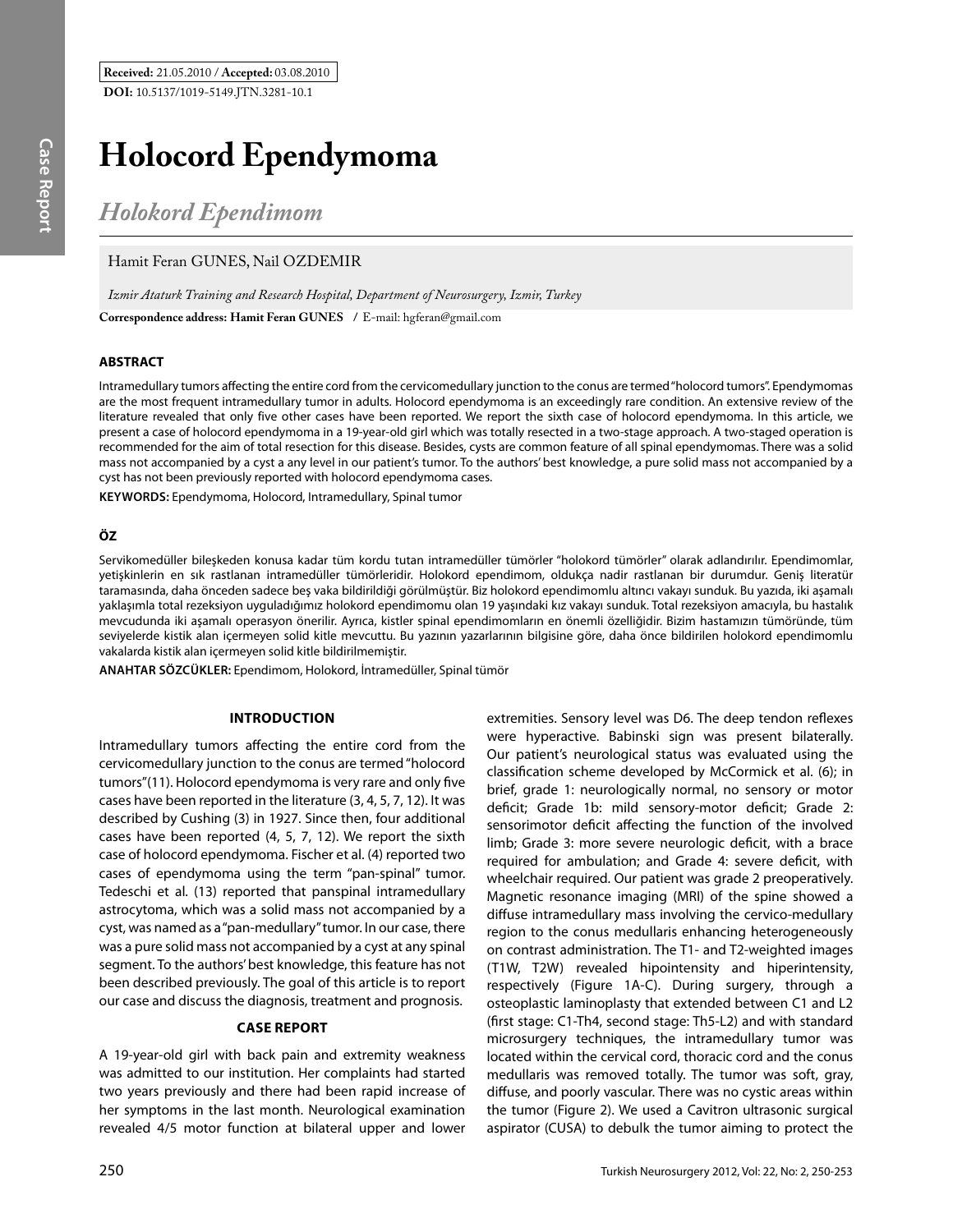

**Figure 1:** Preoperative MRI: Sagittal T2W of cervicothoracal **(A, B)**, and gadolinium enhanced sagittal T1W cervicothoracal **(C)** spine images showed a heteregenously solid tumor extending from the cervicomedullary junction to the conus medullaris.



**Figure 2:** Operative photograph, showing a solid, soft, gray tumor (white arrow) in the cervical spinal cord (black arrow).

cord from surgical damage. If a cleavage plane was found, the tumor was ablated with a CUSA at low suction. After debulking, the peripheral parts of the mass were dissected from the cord using plated bayonettes and microforceps. Feeding vessels were on the anterior side of the tumor. After the tumor was completely excised, care was taken to ensure hemostasis. Dura was primarily closed. The histopathological examination revealed a ependymoma. Our patient exhibited additional motor and sensory deficit after the surgery. The early postoperative period showed that our patient deteriorated to Grade 3 of the McCormick classification. Early physical rehabilitation was used for our patient. Neurological recovery from the operative deficit was achieved within 3 months after surgery and continued within the first year. Motor weakness improved more rapidly than sensory deficit and posterior column dysfunction. At the last follow-up, two years after the operation, the patient exhibited Grade 2 status. A postoperative MRI and plain X-ray of the cervical, thoracal, lumbar areas were taken two years later and recurrence of the tumor and spinal deformity requiring surgical correction had not occurred (Figure 3A, B).

#### **Discussion**

Ependymomas are the most frequent intramedullary tumor in adults. Astrocytomas are two or four times more frequent than ependymomas in children and young adults (9). Holocord ependymoma is extremely rare and only five cases have been reported (3, 4, 5, 7, 12). We report the sixth case of holocord ependymoma. The details of these patients are summarised in Table I.

Cysts (tumoral or non-tumoral) are common feature of all spinal ependymomas (10). It is important to differentiate tumoral cysts from other types. Although intratumoral cysts may require surgical excision, rostral or caudal nontumoral cysts do not require excision. According to Sarikaya et al. (10), the accompanying syrinx will decrease in size automatically when the tumor is removed totally. All holocord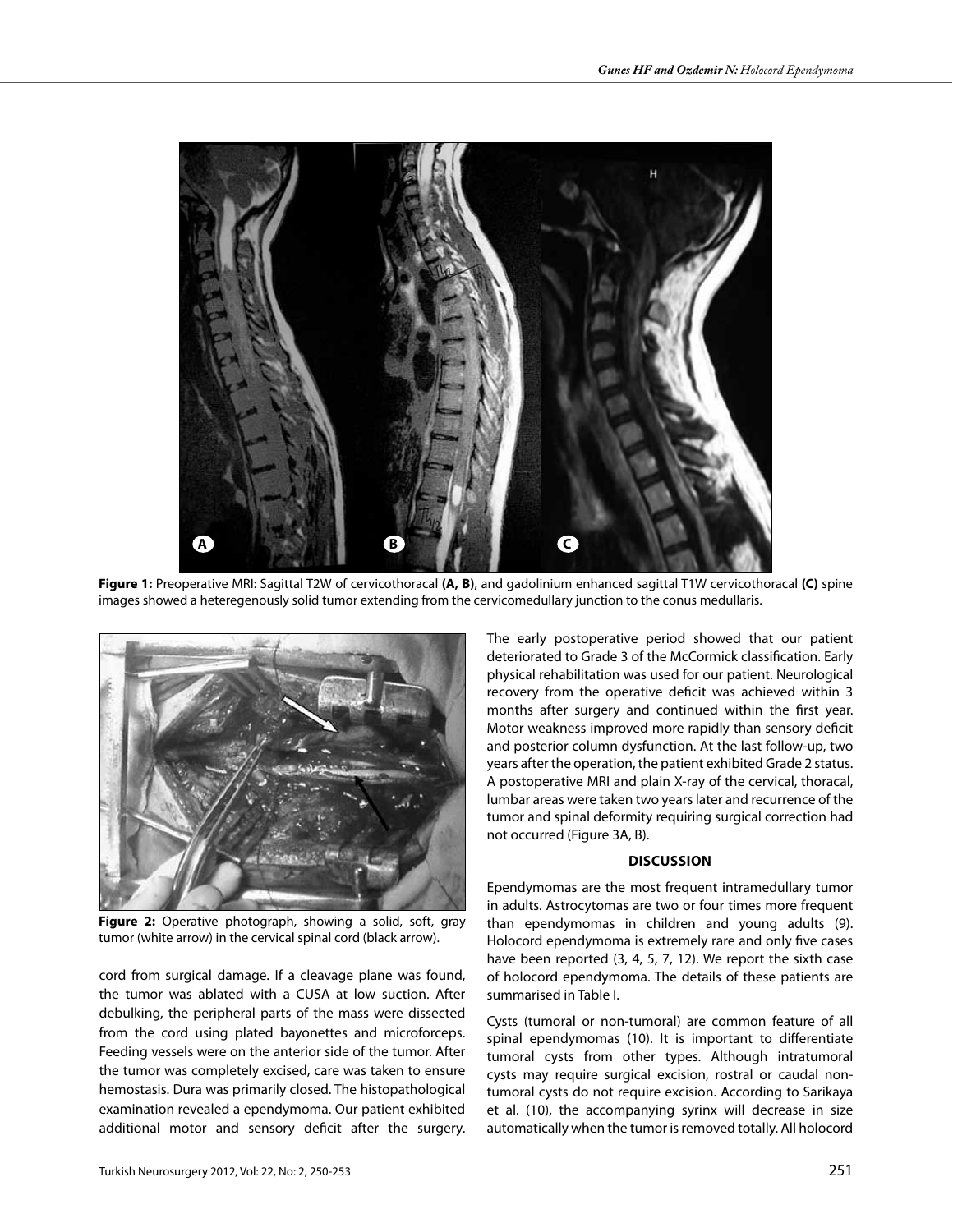

**Figure 3:** Postoperative MRI: T1W sagittal images of cervical **(A)** and thoracolumbar **(B)** spine showed complete resection of the tumor. There was no recurrence of the tumor after two years.

ependymoma cases in the literature had a cyst extending over several vertebrae. In contrast, there was a solid mass not accompanied by a cyst at any level in our patient's tumor.

MRI remains the best imaging modality to diagnose spinal cord ependymoma. Ependymomas may be hypointense or isointense to spinal cord on T1W images while hyperintense on T2W images. Signal heterogeneity may be due to areas of cystic degeneration or hemorrhage. Contrast is also helpful in visualizing intratumoral cysts because enhancement will be seen around them, unlike around caudal and rostral cysts which do not enhance. Homogeneous or heterogeneous enhancement is noted after contrast enhancement (2). The MRI findings in our patient were similar to those of previous reports of spinal intramedullary ependymomas.

Gross total resection of holocord intramedullary tumors can be achieved with preservation of long-term neurological status in many cases. Surgery at an early stage should be recommended (14). However, it is problematic to recommend surgery when the patient has no preoperative neurological deficit. Staged surgeries may be beneficial for holocord ependymomas. The two stages will typically entail a cervical and a thoracic surgery. If a large lesion (more than 15 vertebral levels) is involved and the patient is not very small in size, staging allows the surgeon to focus on a smaller lesion, which will cut down on anesthesia time, and avoid to trauma on neural tissues, and this may result in a more total excision (14). Holocord ependymomas were totally resected with twostaged operations in four patients in the literature. Fischer et al. (4) performed total excision of the tumor in his case in a single operation.

In patients with ependymomas, the outcome depends strictly on the completeness of removal. The most important prognostic factor in determining postoperative neurological status in the long-term is the patient's functional status at surgery, hence the need for an early diagnosis (9). In a series of 21 intramedullary ependymoma cases, Peker et al. (8) identified correlation of tumor parameters (tumor length, tumor width, cyst length, largest cord width at the tumor site, extent of edema in the cord) with neurological status. The patients with wider tumors had poorer preoperative neurological condition and poorer neurological outcome. Tumor length was not correlated with preoperative neurological status, but longer length was significantly associated with development of dysesthesia post surgery. In contrast to tumor length, tumor/ cord ratio (ratio of the tumor width to the largest cord width at the tumor site) was identified as a significant predictor of preoperative neurologic status and outcome. Ratio values of > 0.80 were correlated with poorer preoperative clinical status and poorer neurologic outcome. Neither extent of edema nor presence of a cyst in the tumor was significant relative to postoperative neurological recovery in these cases. Aghakhani et al. (1) reported on 82 adult patients of intramedullary ependymomas from a single institution during a 15-year period. This authors investigated outcomes in patients who underwent operations for tumors that only presented with pain and no neurological motor or sensory deficits. However, these authors focused on 10 patients with a normal preoperative neurological examination (group B). At the immediate assessment after surgery, conditions in 70% of patients in group B worsened; however, at the last follow-